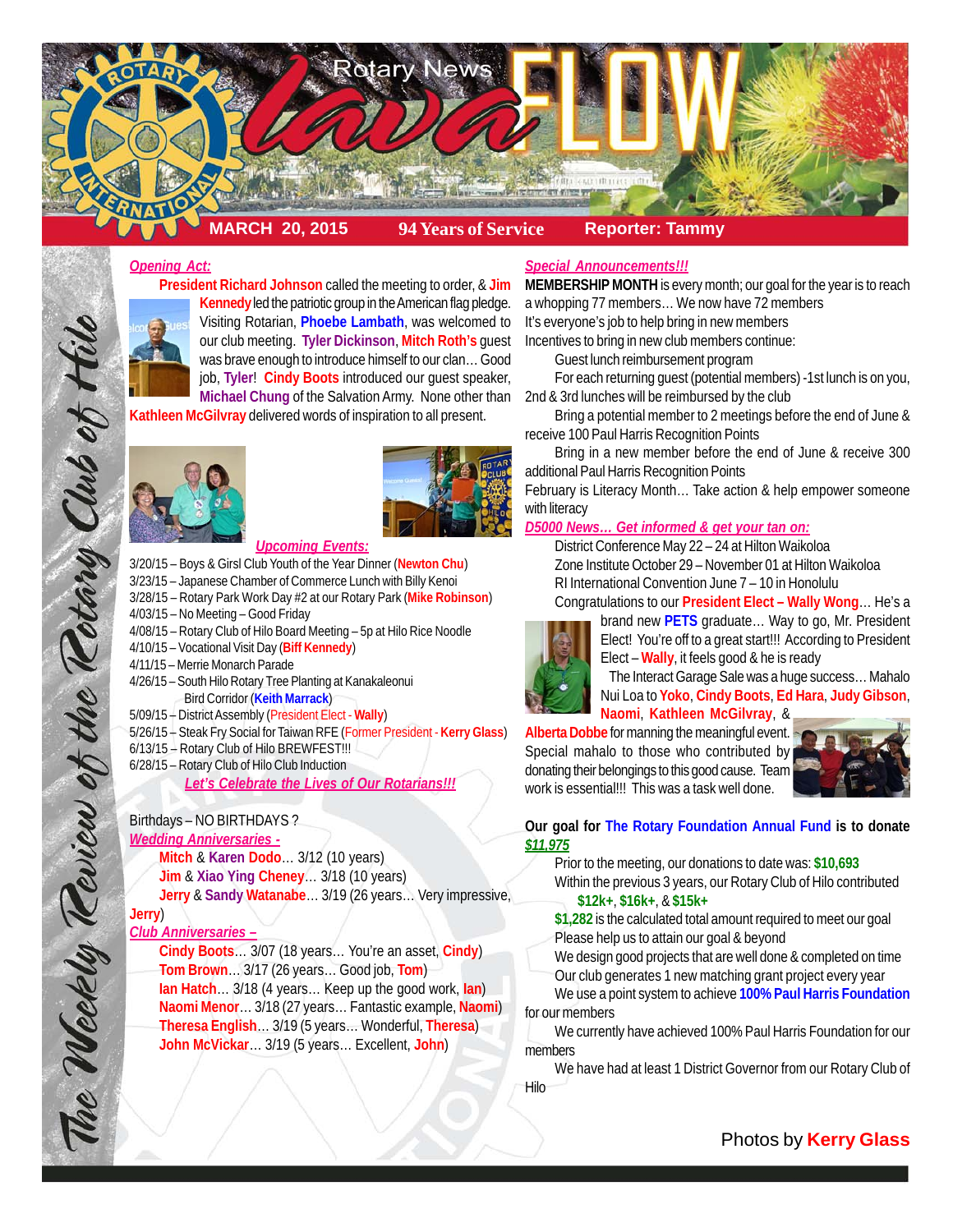## *Birthdays:*

**Bob Fujimoto** March 6 **Helene Tajiri** March 25

## *Club Anniversary:*

**Cindy Boots** March 7, 1997 (18) **Tom Brown** March 17, 1989 (26) **Ian Hatch** March 18, 2011 (4) **Naomi Menor** March 18, 1988 (27) **Theresa English** March 19, 2010 (5) **John McVickar** March 19, 2010 (5) **Tammy Silva** March 23, 2012 (3) **Chris Tamm** March 24, 1995 (20) **Helene Tajiri** March 25, 1994 (21) **Gail Takaki** March 28, 2008 (7)

#### *Wedding Anniversary:*

**Sam & Sandy Wallis** March 1 (46) **Mitchell & Karen Dodo** March 12 (10) **Jim Cheney & Xia Ying Sun** March 18 (10) **Jerry & Sandy Watanabe** March 19 (26) **Helene & Harvey Tajiri** March 23 (47)

#### *Announcements:*

**April 3 - No Meeting (Good Friday) April 10 - Business Visitations April 17 - David Lillis - Toshiba America Technological communications**

|                                      | Richard Johnson |
|--------------------------------------|-----------------|
|                                      |                 |
| Immediate Past President Kerry Glass |                 |
|                                      |                 |
|                                      |                 |
|                                      |                 |
| Sergeant-at-Arms  Cindy Boots        |                 |
|                                      |                 |
| Public Relations  Alberta Dobbe      |                 |
| Rotary Foundations  Alan Kusunoki    |                 |
|                                      |                 |
|                                      |                 |
| Community Service  Misti Tyrin       |                 |
|                                      |                 |
| Vocational Service  Biff Kennedy     |                 |
|                                      |                 |

### *\$Happy Dollars\$:*

We had many happy Rotarians who donated their financial resources to good causes:

**President Richard Johnson** & **Jenny Johnson** donated **\$100** HAPPY DOLLARS each to **The Rotary Foundation**

**Michael Meyer** added another **\$55** of HAPPY DOLLARS to **The Rotary Foundation** as well

**Tammy H. Silva** contributed **\$150** HAPPY DOLLARS to **The Rotary Foundation**. **Tammy** was happy to special bring guests, Hawaii Youth Soccer Association (HYSA) soccer stars of Hilo, **Kulia Silva** (her daughter) & **Paige Hiraki**

Former President - **Kerry Glass** & **Susan Munro** funded **\$100** HAPPY DOLLARS each to **The Rotary Foundation**

Feeling blissful, **Susan Munro** enhanced her **\$100** donation by another **\$10** HAPPY DOLLARS to **The Rotary Foundation**…A fellow Rotarian got engaged; however, **Susan** wasn't happy enough to tell group who the crazy…I mean lucky person might be ?

**Cindy Boots** was **\$20** happy & contributed her funds to the **Hawaii Rotary Youth Foundation**

**Kathleen McGilvray** was **\$25** happy & recognized the accomplishments of **Lucille Chung** & **Barry Taniguchi**



**Jeanine Atebara** followed **Cindy's** lead & added additional **\$50** HAPPY DOLLARS to the same good cause, **Hawaii Rotary Youth Foundation**. **Jeanine** was thrilled that **Gail Takaki** spear heads a campaign for Hawaii Island United Way & put the fire on high to get the campaign rolling… **Gail**, definite way to get the job done… Go Girl!!!

**Gail Takaki** chimed in & supported the **Hawaii**



**Rotary Youth Foundation** with **\$5** HAPPY DOLLARS; she even spread the wealth by channeling **\$5** more HAPPY DOLLARS to **RYLA**. **Gail**

was ecstatic to receive a text message from our handsome Brazilian student. He's currently studying law. He also expressed that his father, a fellow Rotarian, will attend the Rotary International Foundation meeting to be held in Sao Paulo, Brazil, only if someone from Hilo is going to be in attendance… Now that's a fair request

**Mitch Roth** joined in on the fun & donated **\$20** HAPPY DOLLARS to **Hawaii Rotary Youth Foundation**. **Mitch** got his French toast & ate it too!!!. He helped with the 2015 Heart Walk marathon had the best French toast that he's ever tasted; **Susan Munro** & Former President - **Kerry Glass** made the French toast... He was also happy that his guest, **Tyler Dickinson**, was brave enough to attend the meeting & introduce himself without **Mitch** being present… Hey **Mitch**, did you get the

Hawaiian paralysis from the French toast??? By the way… Was that French toast heart healthy, especially since it was a HEART WALK???... LOL

**Biff Kennedy** was elated about the upcoming



vocation visitations on 4/10/15, complementing the **Hawaii Rotary Youth Foundation** with **\$10** HAPPY DOLLARS

**Yoko Hayano** was proud of the successful garage sale; therefore, donating **\$2** HAPPY DOLLARS to our general fund. She identified that the students were very pleased.



Following **Yoko's** lead, **Sam Wallis** backed the general fund with **\$2** more HAPPY DOLLARS

\*This was a joyous meeting tallying a total contribution of…

**\$ 4** – General Funds

**\$105** – **Hawaii Rotary Youth Foundation \$ 5** – **RYLA**

**\$890** – **The Rotary Foundation** (This amount surely brought glee to Former President – **Alan Kusunoki** with **Judy Gibson** demanding the funds…Per **Judy**, "Hand it over, **Alan**"…hehehe)

On a terrific note, Former President – **Alan Kusunoki** thanked all who donated to **The Rotary Foundation** today. This was very becoming since a goal of being a Rotarian is to attain **Paul Harris** recognition; however, our very own, **Newton Chu**,



has achieved **Paul Harris x2** today. **Newton** was presented with a special pin. **Jeanine Atebara** was also recognized for her

generous donations, but to his dismay Former President – **Alan** forgot **Jeanine's** pin in his glove box. He identified that he was willing to pay a **\$5** fine for his forgetfulness… We didn't see your donation, Former President – **Alan**… Let's see you pay up at the next Rotary Club of Hilo meeting…hehehehe

Talk about generosity & kindness… A special presentation of thanks was given in honor of **Gay**

**Porter** on this day. Just a few weeks ago, the **Johnsons** accomplished Major Donor Level One award; however, **Gay** attained that honorable



award as well. To attain this award, the **Johnsons** donated **\$10,000+** to **The Rotary Foundation** and so did **Gay**… Way to go, **Gay**!!! For this achievement **Gay** received a special pin & necklace… This doesn't mean that her spouse, **Chuck Porter**, is off the hook, & free of gifting his wife of any jewelry…LOL… Nevertheless, **Chuck Porter** obtained the Major Donor Level One approximately 2 to 3 years ago. **Chuck** chimed in & identified that he wanted **Gay** to